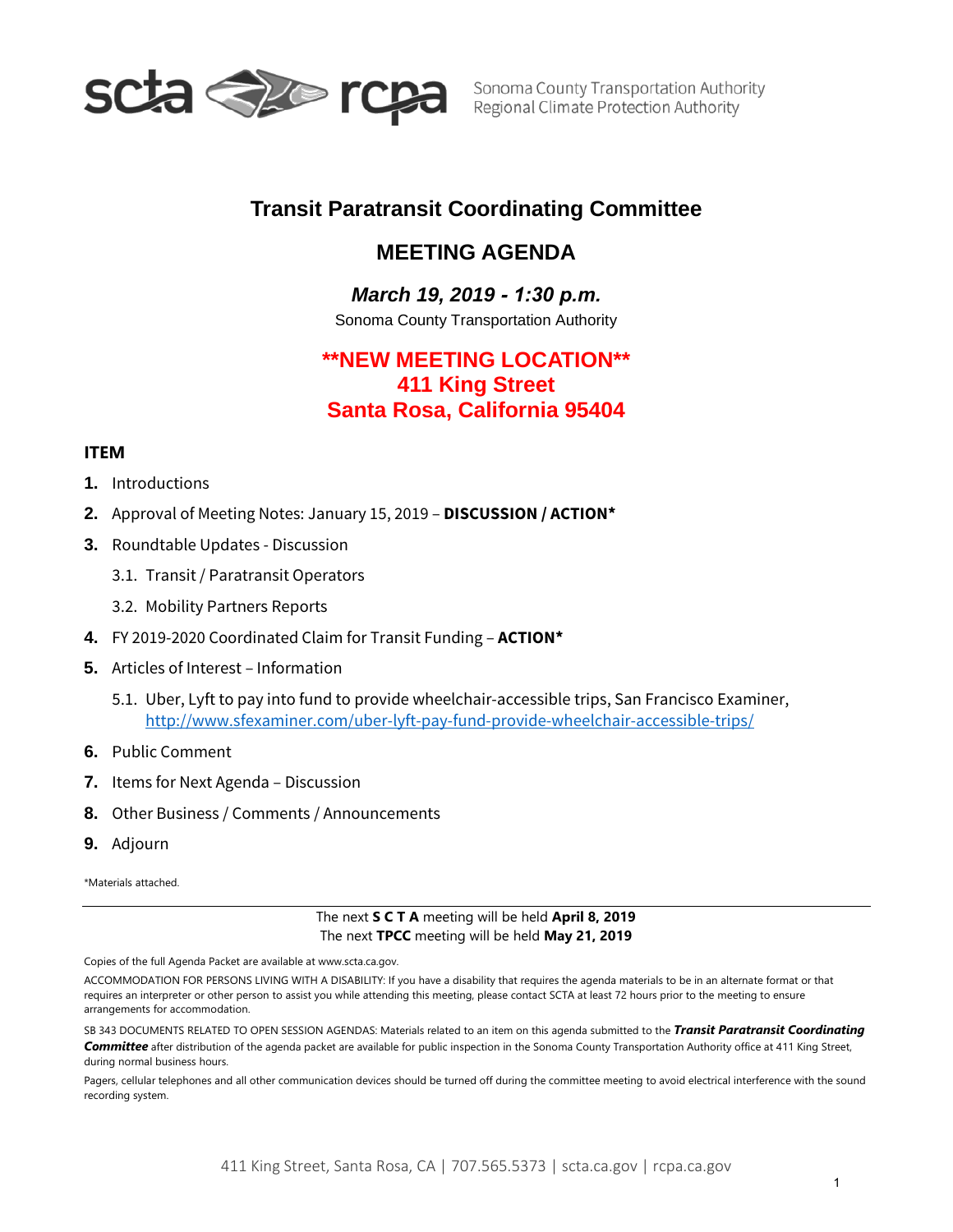

Sonoma County Transportation Authority Regional Climate Protection Authority

## **TRANSIT PARATRANSIT COORDINATING COMMITTEE MEETING NOTES**

### **Meeting Notes of January 15, 2019**

### **ITEM**

**1.** Introductions

Meeting called to order at 1:35 p.m. by Chair Dennis Battenberg.

Committee Members: Dennis Battenberg, Chair; Tim Webster, Earle Baum Center; Steven Schmitz, Sonoma County Transit; Jon Gaffney, Golden Gate Transit; Yuri Koslen, Santa Rosa CityBus; Lake Kowell, Disability Services and Legal Center; Sylvia Martinez-Palacios, Petaluma Transit; Bob Cuneo; Cortez , Area Agency on Aging.

Guests: Steve Birdlebough, Sonoma County Transportation and Land Use Coalition; Bettina O'Brien, Santa Rosa MS Support Group; Diane Deutsch; Tobias Weare, State Council on Developmental Disabilities.

Staff: Dana Turrey; Drew Nichols.

**2.** Approval of Meeting Notes: November 20, 2018 - **DISCUSSION / ACTION\***

Approved as submitted.

**3.** 2019 Meeting Calendar

The calendar for the proposed meeting dates for the TPCC and SCTA/RCPA Board of Directors meeting were provided for the committee's interest.

The TPCC meets every third Tuesday every other month.

**4.** Notice of office elections

Dana Turrey noted the Chair and Vice Chair are elected by the committee at the beginning of the calendar year.

Ms. Turrey reminded the committee that Dennis Battenberg and Stan Gow are the current Chair and Vice Chair.

Ms. Turrey recalled at the previous TPCC meeting, Dennis Battenberg was nominated as Chair and welcomed additional nominations.

Stan Gow was renominated for Vice-Chair, and although was not present, Mr. Gow previously accepted the Vice Chair position.

The 2019 Chair and Vice Chair for the TPCC are Dennis Battenberg and Stan Gow.

- **5.** Round Table Updates\*
	- 5.1. Transit / Paratransit Operators

*Santa Rosa CityBus:*

Yuri Koslen spoke on the relocation of bus shelters and stops with low utilizations to higher ridership locations.

Staff continues to be in discussion with the Santa Rosa Junior College about relocating a bus stop on Mendocino Avenue and also to improve the bus stop at Elliot Avenue and Steele Lane.

In regards to bus electrification, Santa Rosa CityBus has received grant to purchase four electric busses.

Additionally, the Santa Rosa City Council will do an electrification study for potential fleet ready programs.

Lastly, service changes will be made in the spring that will address delays for Route 1 on Mendocino Avenue and address small impacts on Routes 6 and 10.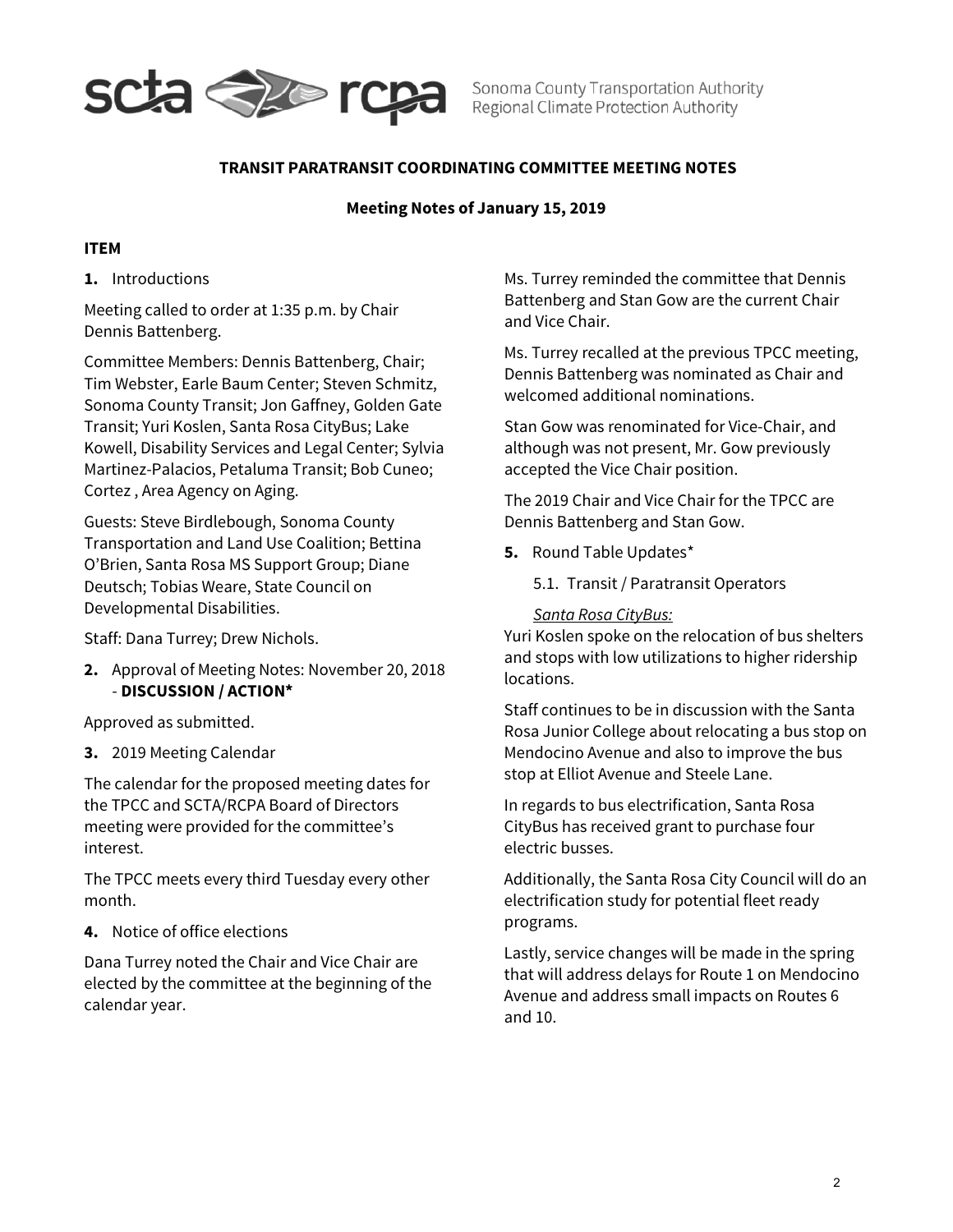Lake Kowell asked about the policy regarding paratransit reservation times.

Mr. Koslen responded that federal law explains that reservations can be made one day before and up to one week in advance.

## *Golden Gate Transit:*

Jon Gaffney spoke on Marin Access scheduling software. Staff continues to work on configuring the online scheduling and rider alert established.

There is a hope to publish the new Marin Access website closer to February.

Additionally, an upgrade of the maps on the on software were completed.

Lastly, Mr. Gaffney recalled the one page rider tips mentioned at a previous meeting and presented the Marin Access one-page fact sheet for the committee's interest.

## *Petaluma Transit:*

Sylvia Martinez-Palacios spoke on the Sunday schedule service in observation of Martin Luther King Day and reported on the extended contract with CARE for paratransit eligibility screening.

Additionally, Ms. Martinez-Palacios reported on ongoing bus stop improvements near Casa Grande High School.

Lastly, Petaluma Transit is in the process of acquiring three new paratransit vehicles for a total of nine vehicles upon replacement.

## *Sonoma County Transit:*

Steven Schmitz reported on the electric bus which is now in service on a regular basis and is working well so far.

Mr. Schmitz further spoke on the free fare program established for the local routes. The next jurisdiction to receive a presentation on the program is Cloverdale in February and the SCTA Board of Directors in March.

Lastly, Mr. Schmitz announced the afterhours phone number have been established to provide information on bus locations, etc.

Steve Birdlebough spoke briefly on behalf of Friends of SMART regarding safety training for SMART and discussed the extension to Larkspur.

5.2. Mobility Partners

Area Agency on Aging:

Kathleen Cortez introduced herself to the committee as the Committee member representing the Area Agency on Aging. Ms. Cortez discussed the hiring of a consultant to assist with the Connected Communities plan that will assess gaps in transportation service for seniors and persons living with disabilities.

**6.** Public Comment

Lake Kowell asked if there is a one pager for Sonoma County paratransit services similar to the one provided by Jon Gaffney.

The committee responded there is not one like that in Sonoma County.

Steve Birdlebough announced February 4<sup>th</sup> is Transit Equity Day and added there are some areas participating in demonstrations, events, and press conferences.

**7.** Items for next agenda

Please contact Dana Turrey for items of interest to be placed on the agenda.

**8.** Other Business / Comments / Announcements

N/A

**9.** Adjourn – **ACTION**

The committee adjourned at 2:49 p.m.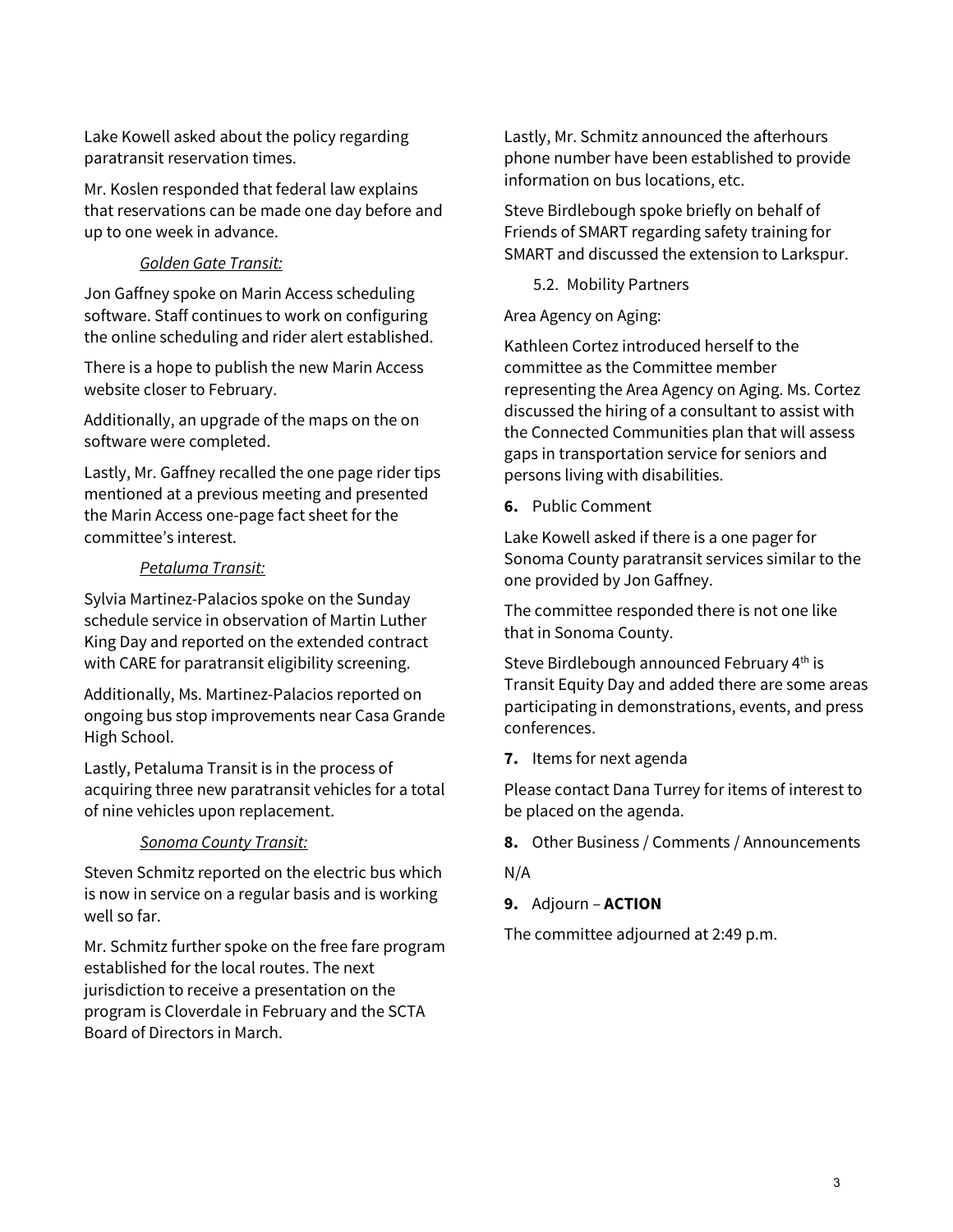

Sonoma County Transportation Authority Regional Climate Protection Authority

# **Staff Report**

| To:   | <b>Transit Paratransit Coordinating Committee</b> |
|-------|---------------------------------------------------|
| From: | <b>Dana Turrey, Transportation Planner</b>        |
| Item: | FY 19/20 Coordinated Claim for Transit Funding    |
| Date: | March 19, 2019                                    |

## **Issue:**

Shall the TPCC recommend that the SCTA adopt the Coordinated Claim for Fiscal Year 2019-2020 (FY 19/20) state and local transit funding?

## **Background:**

Each year a Coordinated Claim for Transportation Development Act, State Transit Assistance, and Measure M funds is developed by the jurisdictions of Sonoma County. These funds are the primary source of operating revenue for all of Sonoma County's transit operators. To coordinate the distribution of these funds among transit operators with service areas that cross jurisdictional boundaries within Sonoma County, the SCTA adopts a Coordinated Claim annually. The revenue streams from all of these sources are affected by changes in the economy, as well as changes in legislation and programs; thus, operators must be prepared for some instability in funding.

Transportation Development Act (TDA) revenues are derived from sales tax receipts (0.25% of the state sales tax).

State Transit Assistance (STA) funds are derived from a portion of sales tax revenues collected from the sale of vehicle fuels. They are allocated from two subcategories:

- i) Population-Based Funds are distributed through a County Block Grant for local transit.
- ii) Revenue-Based Funds are allocated to operators eligible for TDA Article 4: Sonoma County Transit, Santa Rosa CityBus, Petaluma Transit, Golden Gate Transit, and SMART.

Measure M revenues are also derived from sales tax receipts (0.25%) with bus transit receiving 10% of the incoming revenue. Measure M is administered by SCTA. Measure M funds are generally used by local operators to support fixed-route and paratransit operations.

### **What is the Coordinated Claim?**

The Coordinated Claim documents existing inter-jurisdictional funding agreements for transit services in Sonoma County as they relate to the distribution of TDA, STA and Measure M funds. The process of developing the Coordinated Claim each year is the primary mechanism for establishing contribution amounts for services provided by transit operators to local jurisdictions.

The funding amounts displayed in the Coordinated Claim are based on the latest fund estimates prepared by the MTC and the County Auditor's office. While the fund estimates are subject to fluctuation over the course of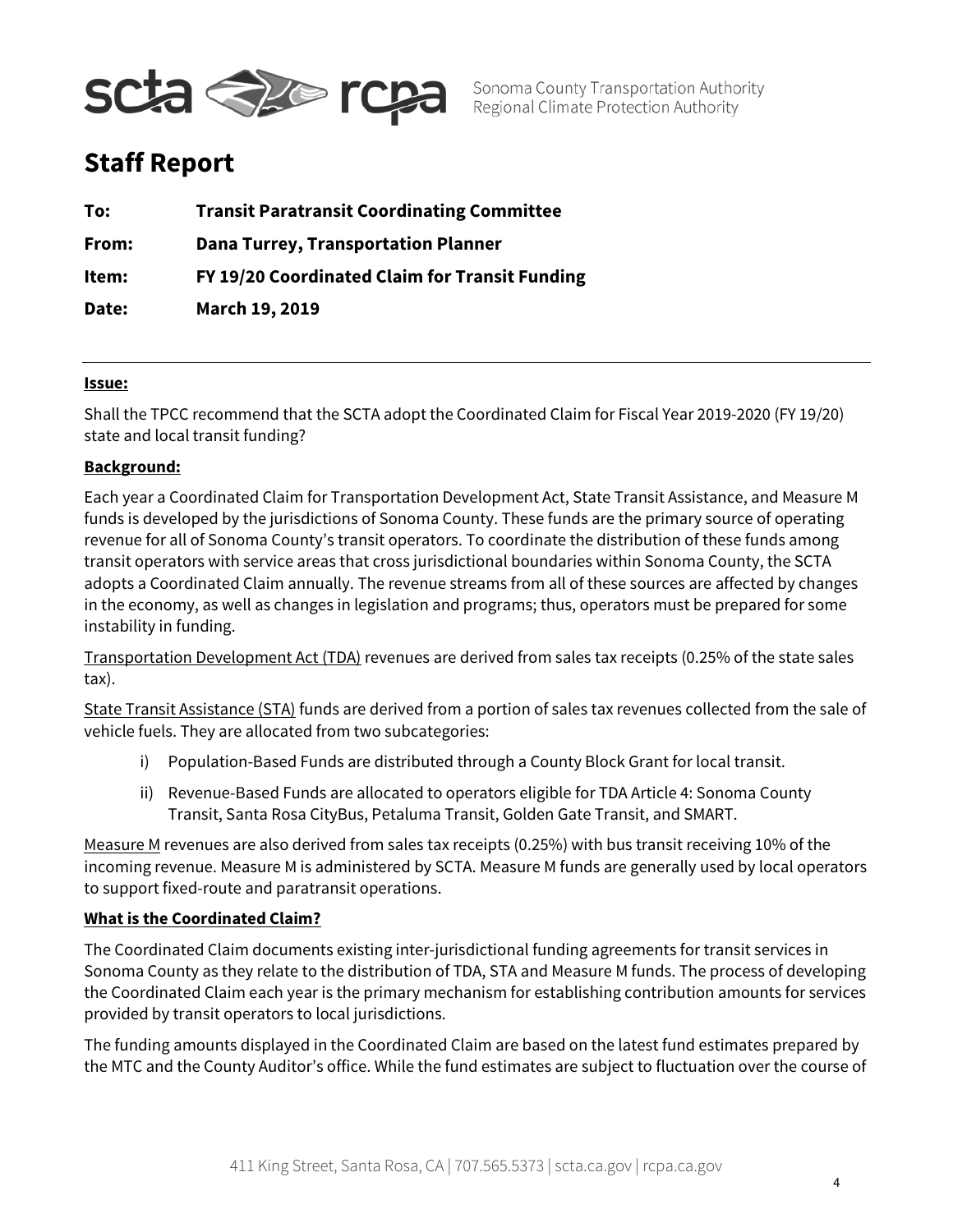the fiscal year, the Coordinated Claim serves as the basis from which transit operators base their annual TDA and STA funding requests to MTC. Generally transit operators make their annual claims to MTC in May and June, so that funding is received prior to the start of the new fiscal year.

## **FY 19/20 Funding Coordination:**

## TDA

The Coordinated Claim shows TDA funds as first divided among the jurisdictions by population. From the FY 06/07 Coordinated Claim until now, the Sonoma County Transit service area population percentage (i.e., 100% minus Santa Rosa & Petaluma) has decreased from 55.44% to 52.08%; Santa Rosa has risen from 32.74% to 35.46%; Petaluma has increased from 11.82% to 12.46%, of total county population.

In general, most jurisdictions provide TDA funding to Sonoma County Transit for a variety of contract transit services. A complete listing of all contracted services are documented in the Coordinated Claim.

Based on a contribution formula established in FY 96/97, all Sonoma County entities contribute to Golden Gate Transit (GGT). Collectively, as required by MTC resolution 2858, these contributions provide an amount equal to 25% of Sonoma County's fiscal year TDA funds.

In order to fund complementary paratransit services required by the Americans with Disabilities Act (ADA) of 1990, each entity that contracts with Sonoma County Transit contributes an additional 20% of their fixedroute contributions to support ADA required paratransit services. Currently, Sonoma County Transit contracts with Volunteer Wheels to provide its ADA paratransit service. Petaluma Transit and Santa Rosa CityBus currently contract with MV Transportation to provide paratransit services within their respective service areas.

TDA funds can also be used for non-transit purposes if MTC makes a finding that "all transit needs which are reasonable to meet are being met" in those jurisdictions claiming funds for other purposes. In 2001, SCTA recognized the increased need for paratransit services and continuing unmet transit needs, and determined that use of TDA funds for non-transit purposes be phased out by 2002 (Resolution 2001-008).

## STA

Through FY 17/18, STA Population-Based funds were divided among three categories; regional paratransit, formula funds, and the Lifeline Transportation Program. In February 2018, the Metropolitan Transportation Commission (MTC) established a new policy framework for the use of State Transit Assistance (STA) Population-Based funds in the region. Beginning in FY 18/19, under the new policy framework, SCTA is responsible for coordinating the development of an STA Population-Based distribution program to STAeligible operators in Sonoma County through a County Block Grant. The STA County Block Grant is accompanied by several policy conditions, largely aimed at improving transit coordination and efficiency while stabilizing funding.

Senate Bill 1 (SB-1), the Road Repair and Accountability Act of 2017, augmented the STA program from the increase in the diesel sales tax. In FY 18/19, SCTA distributed STA Population-Based funds to Sonoma County Transit, Santa Rosa CityBus, and Petaluma Transit based on their shares of the countywide population, while making a commitment to establish a framework to include SMART in the FY 19/20 Coordinated Claim. The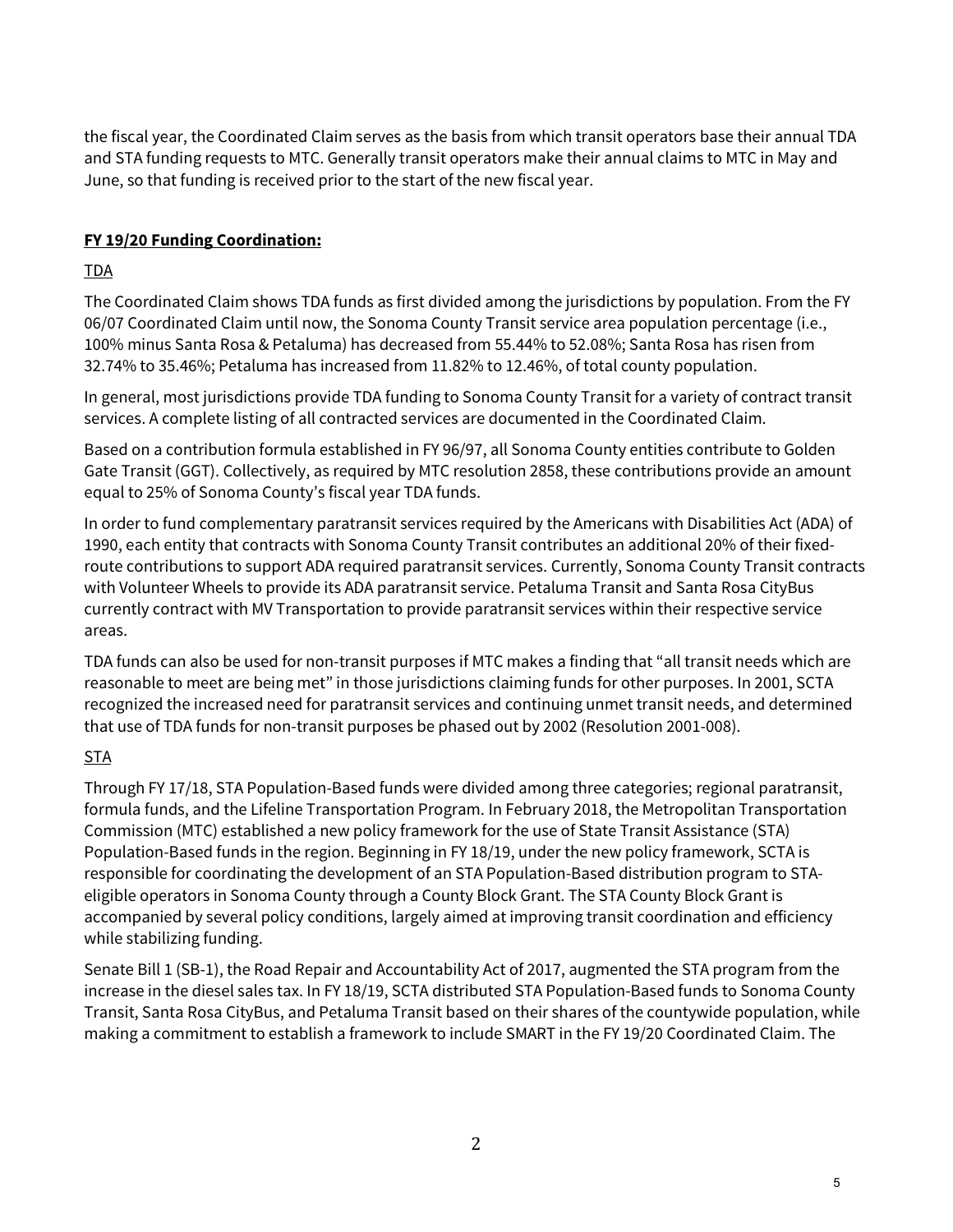attached proposed Coordinated Claim establishes a framework for STA population-based fund distribution based on the following:

- 1) An off the top portion of the funding is distributed to SMART based on their combined share of transit ridership and revenue hours (hours of operation), weighting each factor at 50%. In the proposed FY 19/20 Coordinated Claim, this portion makes up 7.57% of the total STA population-based funds.
- 2) Eighty percent of the funding is distributed among Petaluma Transit, Santa Rosa CityBus, and Sonoma County Transit based on their share of countywide population.
- 3) The remaining amount is distributed among Petaluma Transit, Santa Rosa CityBus, and Sonoma County Transit based on their combined share of local bus transit ridership and hours of operation (revenue hours), weighting each factor at 50%. In the proposed FY 19/20 Coordinated Claim, this portion makes up 12.43% of the total STA population-based funds.

## Measure M

Measure M funds for local bus transit are divided among Sonoma County Transit, Santa Rosa CityBus, and Petaluma Transit based on population.

## **Requested Action:**

Staff recommends that the formula for STA population-based funds, as described above, be carried through the FY 23/24 Coordinated Claim.

Staff requests that the TPCC review the attached FY 19/20 Coordinated Claim and make a recommendation to the SCTA.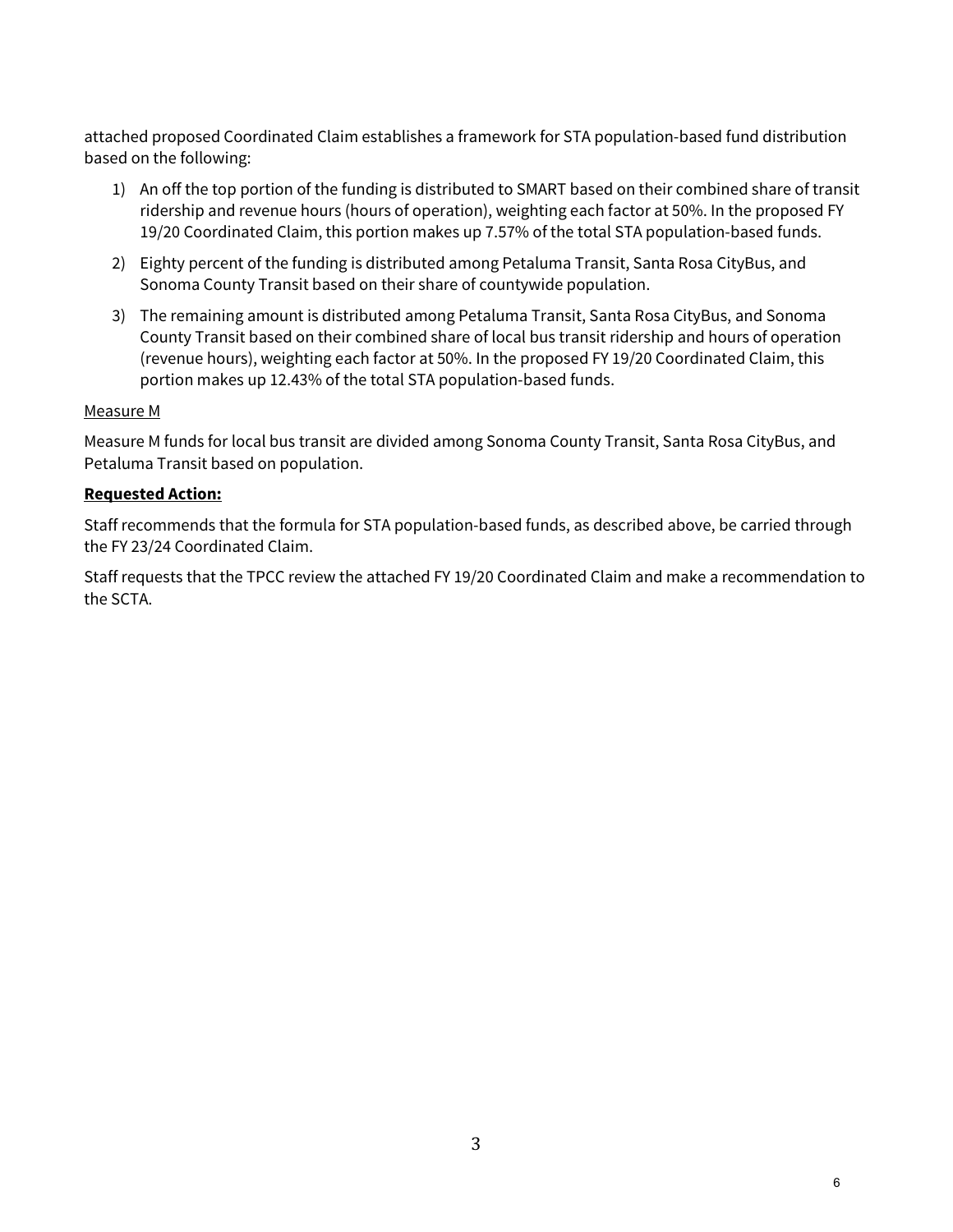# Sonoma County TDA Coordinated Claim Fiscal Year 2019-20

Transit TAC Recommended Draft Claim - 03-12-2019

# **FY 2020 TDA, STA & Measure M Summary**

*Updated: 03-12-2019*

## FY 2019-20 TDA / STA / Measure M - Fund Summary 1.5

|                                                        | <b>TDA</b>             |         | STA*                  |         | <b>MEASURE M</b>      |         | Total TDA / STA / MEASURE M |         |
|--------------------------------------------------------|------------------------|---------|-----------------------|---------|-----------------------|---------|-----------------------------|---------|
| <b>Forecasted Revenue:</b>                             | \$26,800,000           | 100.00% | \$8,442,485           |         | \$2,680,000           | 100.00% | \$37,922,485                | 100.00% |
| <b>MTC Contributions:</b>                              | 938,000                | 3.50%   | ----                  |         | ------                |         | 938,000                     | 2.47%   |
| County Administration (Auditor)                        | 45,000                 | 0.17%   | ----                  |         | -----                 |         | 45,000                      | 0.12%   |
| Article 3 - Bicycle & Pedestrian Projects              | 516,340                | 1.93%   | ----                  |         | -----                 |         | 516,340                     | 1.36%   |
| FY 2018-19 Funds to Transit Operators                  | \$25,300,660           | 94.41%  | \$8,442,485           | 100.00% | \$2,680,000           | 100.00% | \$36,423,145                | 96.05%  |
| Petaluma Transit                                       | 1,958,734              | 7.74%   | 807,870               | 9.57%   | 333,890               | 8.31%   | 3,100,494                   | 8.51%   |
| Santa Rosa CityBus                                     | 6,867,543              | 27.14%  | 2,508,845             | 29.72%  | 950,362               | 23.64%  | 10,326,750                  | 28.35%  |
| Sonoma County Transit*                                 | 10,186,939             | 40.26%  | 3,407,382             | 40.36%  | 1,395,748             | 34.72%  | 14,990,067                  | 41.16%  |
| Golden Gate Transit                                    | 6,287,443              | 24.85%  |                       | ----    | -----                 | ----    | 6,287,443                   | 17.26%  |
| <b>SMART</b>                                           | ----                   | ----    | 1,718,388             | 20.35%  | 1,340,000             | 33.33%  | 1,718,388                   | 4.72%   |
| <b>Totals by Funding Source</b><br>% by Funding Source | \$25,300,658<br>69.46% | 100.00% | \$8,442,485<br>23.18% | 100.00% | \$4,020,000<br>11.04% | 100.00% | \$36,423,142<br>103.68%     | 100.00% |

\* includes distribution of Block-Grant and Revenue-Based funds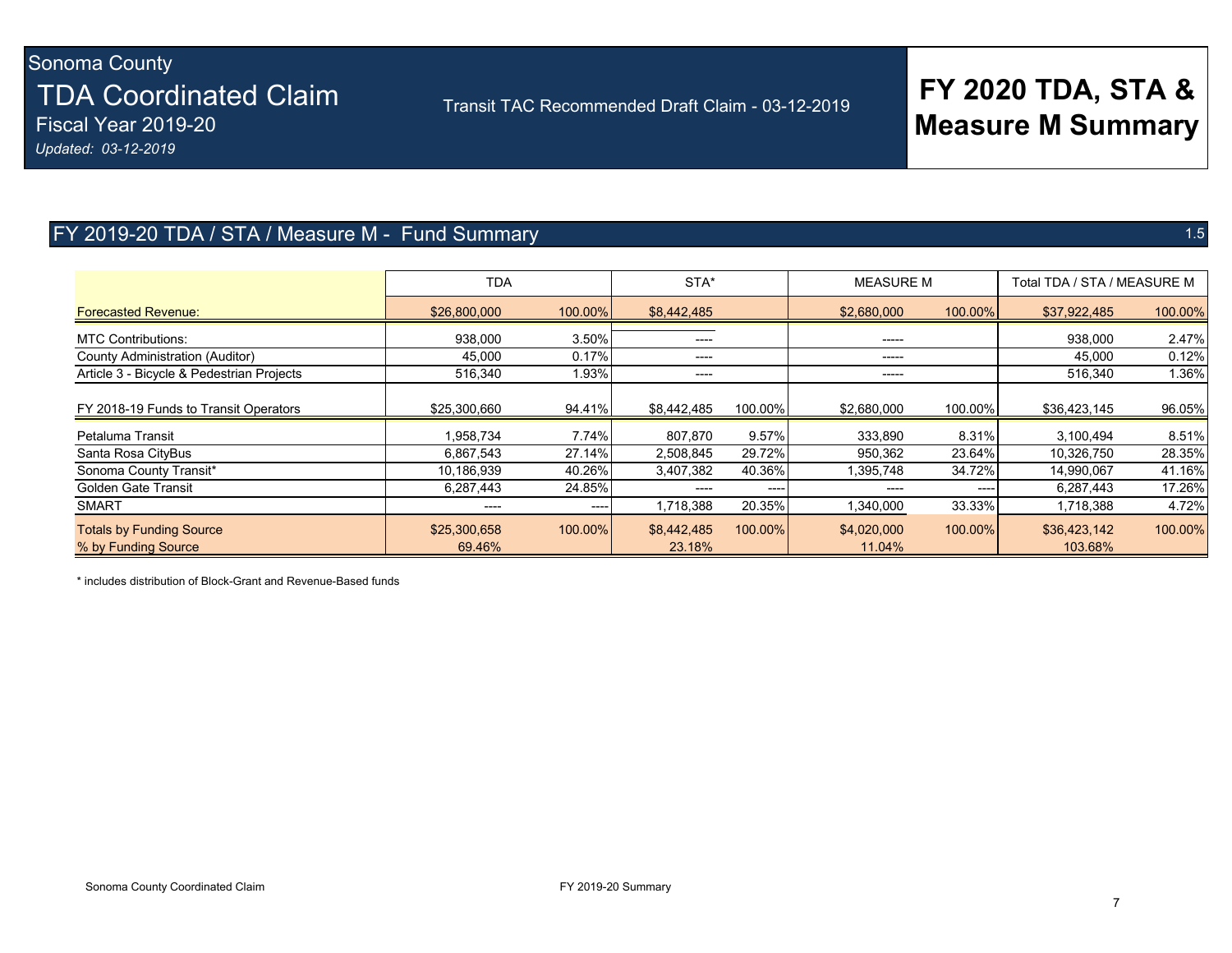# **I. TDA Funds Available** 1.5 **1.5** 1.5 **1.5** 1.5 **1.5** 1.5 **1.5** 1.5 **1.5** 1.5 **1.5** 1.5 **1.5** 1.5 **1.5** 1.5 **1.5** 1.5 **1.5** 1.5 **1.5** 1.5 **1.5** 1.5 **1.5** 1.5 **1.5** 1.5 **1.5** 1.5 **1.5** 1.5 **1.5** 1.5 **1.5** 1.5 **1.5** 1.5 **1.**

|                     |                                             |              | <b>SCTA Adopted</b><br>Coordinated<br><b>Claim Distribution</b> |
|---------------------|---------------------------------------------|--------------|-----------------------------------------------------------------|
|                     |                                             | FY 2019-20   | FY 2018-19                                                      |
| <b>TDA Forecast</b> |                                             | \$26,800,000 | \$24,900,000                                                    |
| Less:               | <b>MTC Administration</b>                   | 134,000      | 124,500                                                         |
|                     | <b>MTC Planning</b>                         | 804,000      | 747,000                                                         |
|                     | County Administration                       | 45.000       | 45.000                                                          |
| Subtotal:           |                                             | 25,817,000   | 23.983.500                                                      |
| Less:               | Article 3 Pedestrian/Bicycle Funding (2.0%) | 516,340      | 479,670                                                         |
| Total:              | Article 4 and 8 available                   | \$25,300,660 | \$23,503,830                                                    |

| 26,800,000 | \$24,900,000              |                                        |              |
|------------|---------------------------|----------------------------------------|--------------|
| FY 2019-20 | FY 2018-19                | Auditor's FY 2020 Estimate:            | \$26,800,000 |
|            | <b>Claim Distribution</b> | Revised FY 2019 TDA Estimate (1-2019): | \$26,000,000 |
|            | Coordinated               | Adopted FY 2019 TDA Estimate:          | \$24,900,000 |
|            | <b>SCTA Adopted</b>       |                                        |              |

% Change- FY 2018 Adopted Estimate vs. FY 2019 Auditor's Estimate: 7.63%

### II. Distribution of TDA Funds

#### A. Distribution by Apportionment Area FY 2019-20 FY 2018-19 Area **Population\*** Percent Apportionment Apportionment Difference Cloverdale 9,134 1.8147% \$459,133 \$415,570 \$43,563 Cotati 7,716 1.5330% 387,855 338,375 49,480 Healdsburg 12,061 2.3962% | 606,262 | 549,068 57,194 Petaluma 62,708 12.4586% 3,152,102 2,835,657 316,445 Rohnert Park 43,598 8.6619% 2,191,512 1,957,427 234,085 Santa Rosa 178,488 35.4613% 8,971,939 8,226,666 745,273 Sebastopol 7,786 1.5469% 391,374 352,660 38,714 Sonoma 11,390 2.2629% 572,534 511,331 61,203 Windsor 28,060 5.5748% 1,410,474 1,273,605 136,869 County 142,391 28.2897% | 7,157,475 | 7,043,471 114,004 Total 503,332 100.0000% \$23,503,830 \$1,796,830 \$1,796,830 \$1,796,830 \$1,796,830 \$1,796,830 \$1,796,830 \$1,796,830

\* California Department of Finance - January 1, 2018 - Based on published population by entity - Table E-1.

| B. Funds allocated to Golden Gate Transit for regional transit services: |                     |                          |                          |
|--------------------------------------------------------------------------|---------------------|--------------------------|--------------------------|
| Area                                                                     | <b>Distribution</b> | FY 2019-20<br>Allocation | FY 2018-19<br>Allocation |
| Cloverdale                                                               | 10.28168%           | \$47,207                 | \$41,893                 |
| Cotati                                                                   | 28.92800%           | 112,199                  | 97,457                   |
| Healdsburg                                                               | 10.28168%           | 62,334                   | 55,351                   |
| Petaluma                                                                 | 28.92800%           | 911,840                  | 816,711                  |
| <b>Rohnert Park</b>                                                      | 28.92800%           | 633,961                  | 563,768                  |
| Santa Rosa                                                               | 25.00000%           | 2,242,985                | 2,056,667                |
| Sebastopol                                                               | 10.28168%           | 40,240                   | 35,551                   |
| Sonoma                                                                   | 10.28168%           | 58,866                   | 51,547                   |
| Windsor                                                                  | 10.28168%           | 145,020                  | 128,391                  |
| County                                                                   | 28.92800%           | 2,070,514                | 2,028,623                |
| <b>Total</b>                                                             |                     | \$6,325,165              | \$5,875,959              |
|                                                                          |                     | 25.00%                   | 25.00%                   |
|                                                                          |                     | of County TDA            |                          |

Sonoma County TDA Coordinated Claim Page 1 of 4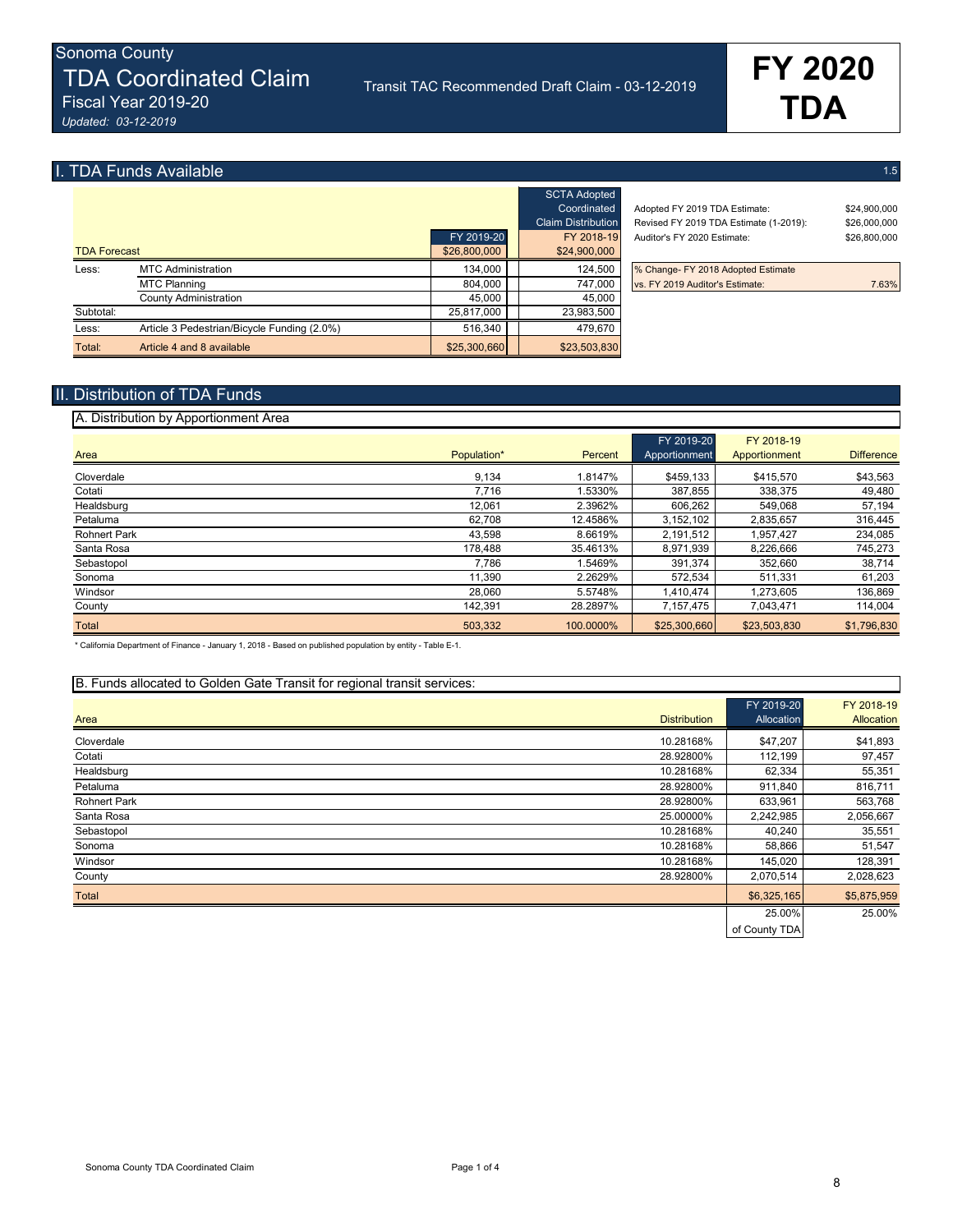1.5

| C. Contribution to Sonoma County Transit for intercity services between Petaluma and Santa Rosa:<br>(Sonoma County Transit Routes 44 & 48) |                                           |                           |                             |  |  |  |
|--------------------------------------------------------------------------------------------------------------------------------------------|-------------------------------------------|---------------------------|-----------------------------|--|--|--|
| Area                                                                                                                                       | FY 2019-20<br>Percent of<br>Route Budget* | Fixed-Route<br>Allocation | Paratransit<br>Allocation** |  |  |  |
| Petaluma                                                                                                                                   | 14.64%                                    | \$234,607 (1)             | \$46,921                    |  |  |  |

\* Cotati and Rohnert Park contributions to Sonoma County Transit Routes 44 & 48 are included in Section D. (1) - includes contribution for maintenance of the

\*\* Assumes 20% of fixed-route contribution for ADA complementary paratransit services. Petaluma Transit Mall.

| D. Funds allocated to support intercity Sonoma County Transit/Paratransit services: |              |                    |             |            |              |                    |             |  |  |
|-------------------------------------------------------------------------------------|--------------|--------------------|-------------|------------|--------------|--------------------|-------------|--|--|
|                                                                                     | FY 2018-19   |                    |             | FY 2019-20 |              |                    |             |  |  |
|                                                                                     | Total        | 80%                | 20%         | Percent    | Total        | $80\%$             | 20%         |  |  |
| Area                                                                                | Contribution | <b>Fixed Route</b> | Paratransit | of TDA     | Contribution | <b>Fixed Route</b> | Paratransit |  |  |
| Cotati                                                                              | \$189,471    | \$151.577          | \$37,894    | Remainder  | \$220,294.00 | \$176,235,20       | \$44,058.80 |  |  |
| Sebastopol                                                                          | 151.072      | 120.858            | 30.214      | Remainder  | 172.427      | 137,942            | 34,485      |  |  |
| Healdsburg                                                                          | 305.782      | 244,626            | 61.156      | Remainder* | 341.654      | 273,323            | 68,331      |  |  |
| Cloverdale                                                                          | 253.296      | 202,637            | 50,659      | Remainder* | 282,360      | 225,888            | 56,472      |  |  |
| Windsor                                                                             | 809,355      | 647.484            | 161,871     | Remainder  | 903,966      | 723,173            | 180,793     |  |  |
| <b>Rohnert Park</b>                                                                 | 512.693      | 410.154            | 102.539     | Remainder  | 609.362      | 487.490            | 121,872     |  |  |
| Sonoma                                                                              | 215.243      | 172,194            | 43,049      | Remainder  | 250,467      | 200,374            | 50.093      |  |  |
| Total                                                                               | \$2,436,912  | \$1,949,530        | \$487,382   |            | \$2,780,530  | \$2,224,424        | \$556,106   |  |  |

| E. Other contract services between apportionment areas: |                            |                    |                                                |                            |  |  |
|---------------------------------------------------------|----------------------------|--------------------|------------------------------------------------|----------------------------|--|--|
| Area                                                    | FY 2019-20<br>Contribution | Claiming<br>Agency | Purpose                                        | FY 2018-19<br>Contribution |  |  |
| Cloverdale Total FR * PT                                | \$129,567                  | County             |                                                | \$120,381                  |  |  |
| Cloverdale*                                             | 103,653                    | County             | Local Route 68                                 | 96,305                     |  |  |
| Cloverdale**                                            | 25,913                     | County             | Local Paratransit Contribution**               | 24,076                     |  |  |
| County                                                  |                            |                    |                                                |                            |  |  |
| County                                                  | 100,866                    | Santa Rosa         | Support for Santa Rosa Transit Mall Operations | 98,954                     |  |  |
| <b>Golden Gate Transit</b>                              |                            |                    |                                                |                            |  |  |
| <b>Golden Gate Transit</b>                              | 37,722                     | Santa Rosa         | Support for Santa Rosa Transit Mall Operations | ----                       |  |  |
| Cotati Total FR * PT                                    | 55,362                     | County             |                                                | 51,437                     |  |  |
| Cotati*                                                 | 44.290                     | County             | Local Routes 10 & 11                           | 41,150                     |  |  |
| Cotati**                                                | 11,072                     | County             | Local Paratransit Contribution**               | 10,287                     |  |  |
| Healdsburg                                              | 202.274                    | County             |                                                | 187.934                    |  |  |
| Healdsburg*                                             | 161,819                    | County             | Local Route 67                                 | 150,347                    |  |  |
| Healdsburg**                                            | 40,455                     | County             | Local Paratransit Contribution**               | 37,587                     |  |  |
| Rohnert Park FR & PT Total                              | 948.189                    | County             |                                                | 880,967                    |  |  |
| Rohnert Park*                                           | 758,552                    | County             | Local Routes 10,11,12,14                       | 704,774                    |  |  |
| Rohnert Park**                                          | 189,638                    | County             | Local Paratransit Contribution**               | 176,193                    |  |  |
| Sebastopol FR & PT Total                                | 178,706                    | County             |                                                | 166,037                    |  |  |
| Sebastopol*                                             | 142.965                    | County             | Local Route 24                                 | 132,830                    |  |  |
| Sebastopol**                                            | 35,741                     | County             | Local Paratransit Contribution**               | 33,207                     |  |  |
| Sonoma FR & PT Total                                    | 263,201                    | County             |                                                | 244,541                    |  |  |
| Sonoma*                                                 | 210,561                    | County             | Local Routes 32 & 34                           | 195,633                    |  |  |
| Sonoma**                                                | 52,640                     | County             | Local Paratransit Contribution**               | 48,908                     |  |  |
| Windsor FR & PT Total                                   | 361,487                    | County             |                                                | 335,859                    |  |  |
| Windsor*                                                | 289,189                    | County             | Local Route 66 ***                             | 268,687                    |  |  |
| Windsor**                                               | 72,297                     | County             | Local Paratransit Contribution**               | 67,172                     |  |  |

\* Contributions assume a 7.63% change over FY 2018-19 (from page 1).

\*\* Assumes 20% of fixed-route contribution for ADA complementary paratransit services.

\*\*\* Includes contribution for maintenance of the Windsor Intermodal Facility.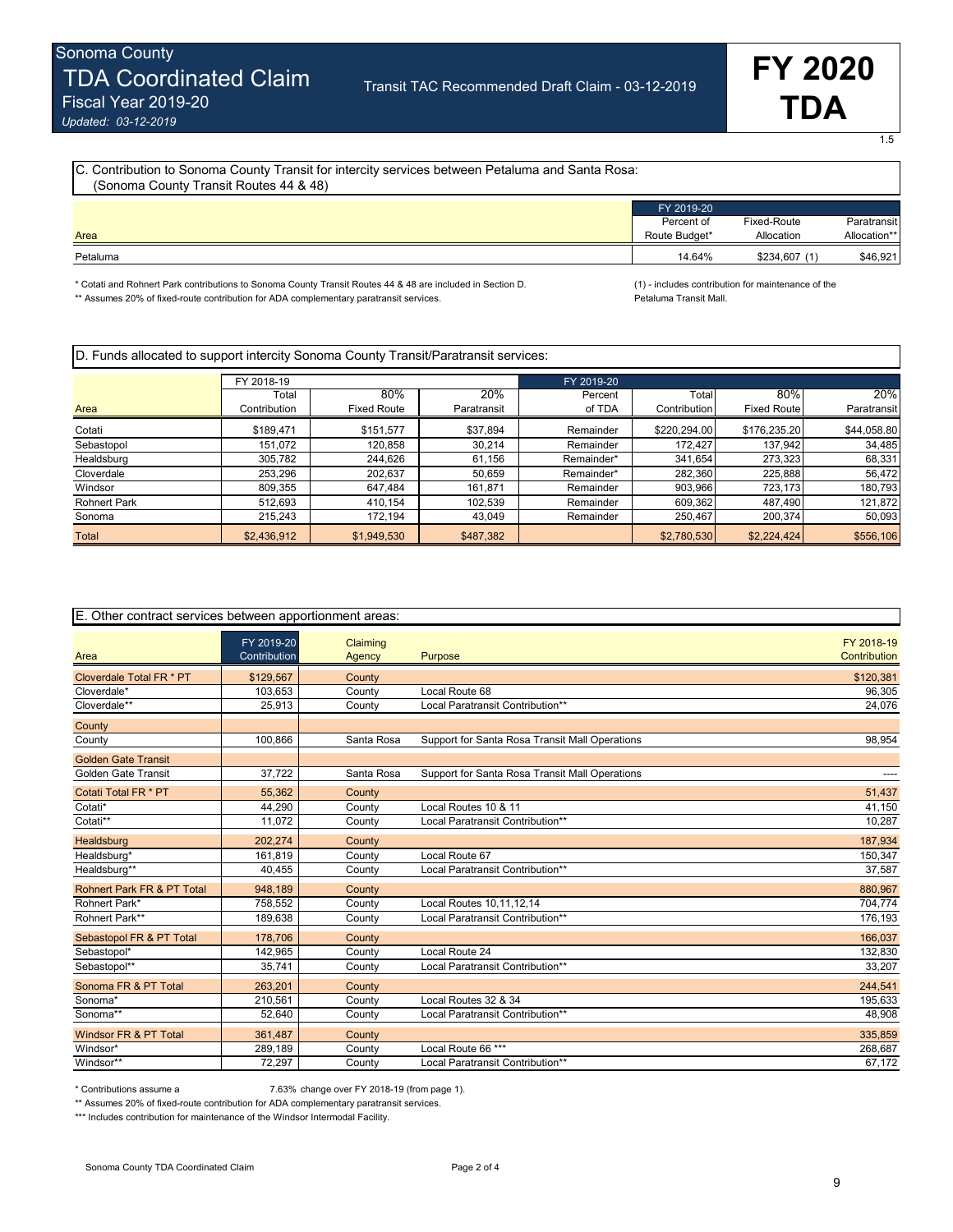1.5

#### F. Paratransit Contributions

See paratransit contributions detailed in Section II, C, D, E and summarized in Section III column F.

#### Prior-Year Revenue Adjustment\*

\*Prior year revenue adjustments are reflected in "Prior Year TDA Funds Available" on page 4. Balances are in accordance with MTC's Regional Fund Estimate dated February 27, 2019.

### IV. Distribution of TDA Article 3 Pedestrian/Bicycle Funds

|                     | FY 2019-20 |               |                 |
|---------------------|------------|---------------|-----------------|
|                     |            |               | Current-Year    |
| Area                | Population | Apportionment | Funds Available |
| Cloverdale          | 1.8147%    | \$9,370       | \$0             |
| Cotati              | 1.5330%    | 7,915         | 0               |
| Healdsburg          | 2.3962%    | 12,373        | 0               |
| Petaluma            | 12.4586%   | 64,329        | 0               |
| <b>Rohnert Park</b> | 8.6619%    | 44,725        | 0               |
| Santa Rosa          | 35.4613%   | 183,101       | 0               |
| Sebastopol          | 1.5469%    | 7,987         | 0               |
| Sonoma              | 2.2629%    | 11,684        | 0               |
| Windsor             | 5.5748%    | 28,785        | 0               |
| County              | 28.2897%   | 146,071       | 0               |
| <b>Total</b>        | 100.0000%  | \$516,340     | \$0             |

| <b>Article 3 Summary</b>                              |               |             |
|-------------------------------------------------------|---------------|-------------|
| Projected<br>FY 2019-20                               | Apportionment | \$516,340   |
| - Other                                               |               |             |
| FY 2019-20 Article 3 Funds Available for Distribution |               | 516,340     |
| Projected Prior-Year Fund Balance*                    |               | 1,407,320   |
| Total Article 3 Funds Available                       |               | \$1,923,660 |

\* Per MTC Regional Fund Estimate 02-27-19.

Article 3 claimants should confirm their prior-year balance with SCTA prior to submitting a claim to MTC.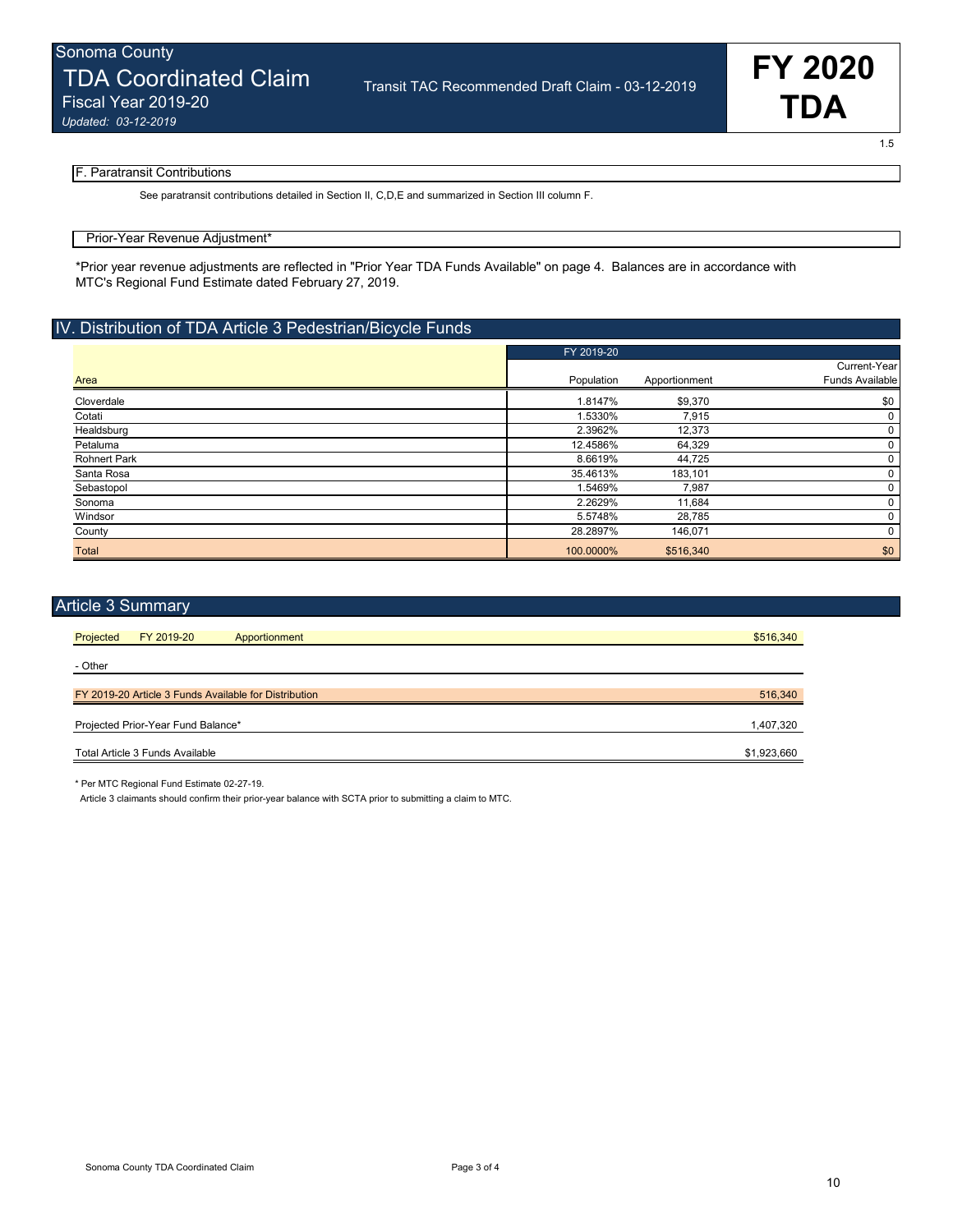## Sonoma County

# TDA Coordinated Claim

Fiscal Year 2019-20 *Updated: 03-12-2019*

## III. Summary of TDA Fund Activity

|  | 1.5 |
|--|-----|
|  |     |
|  |     |
|  |     |

**FY 2020 TDA & Measure M Summary**

| Agency              | А.<br>FY 2019-20<br><b>TDA</b><br>Apportionment | <b>B.</b><br>FY 2019-20<br><b>Contributions</b><br>to GGT | $C/D$ .<br>FY 2019-20<br><b>Contributions</b><br>to SCT | $E. +/-$<br>FY 2019-20<br>Contract<br><b>Services</b> | F.<br>FY 2019-20<br><b>Contributions to</b><br><b>SC Paratransit</b> | Projected<br>FY 2019-20<br>TDA<br>Entitlement | Projected<br>Prior-Year TDA<br>Funds<br>Available* | Projected<br><b>Total TDA</b><br>Funds<br>Available |
|---------------------|-------------------------------------------------|-----------------------------------------------------------|---------------------------------------------------------|-------------------------------------------------------|----------------------------------------------------------------------|-----------------------------------------------|----------------------------------------------------|-----------------------------------------------------|
| Cloverdale          | \$459.133                                       | (\$47,207)                                                | (S225.888)                                              | (\$103,653)                                           | (\$82,385)                                                           | \$0                                           | \$0                                                | \$0                                                 |
| Cotati              | 387.855                                         | (112, 199)                                                | (176, 235)                                              | (44, 290)                                             | (55, 131)                                                            |                                               |                                                    |                                                     |
| Healdsburg          | 606.262                                         | (62, 334)                                                 | (273, 323)                                              | (161, 819)                                            | (108, 786)                                                           |                                               | 0                                                  |                                                     |
| Petaluma            | 3.152.102                                       | (911, 840)                                                | (234, 607)                                              | ----                                                  | (46, 921)                                                            | 1.958.734                                     | 964.945                                            | 2,923,679                                           |
| <b>Rohnert Park</b> | 2.191.512                                       | (633, 961)                                                | (487, 490)                                              | (758, 552)                                            | (311,510)                                                            | 0                                             | 0                                                  |                                                     |
| Santa Rosa          | 8.971.939                                       | (2, 242, 985)                                             | $---$                                                   | 138.588                                               | $- - - -$                                                            | 6,867,543                                     | 1.913.292                                          | 8,780,835                                           |
| Sebastopol          | 391.374                                         | (40, 240)                                                 | (137, 942)                                              | (142, 965)                                            | (70, 227)                                                            |                                               | $\Omega$                                           |                                                     |
| Sonoma              | 572.534                                         | (58, 866)                                                 | (200.374)                                               | (210.561)                                             | (102, 734)                                                           |                                               |                                                    |                                                     |
| Windsor             | 1,410,474                                       | (145, 020)                                                | (723, 173)                                              | (289, 189)                                            | (253,091)                                                            | O                                             |                                                    |                                                     |
| County              | 7.157.475                                       | (2,070,514)                                               | 2,459,031                                               | 1,610,163                                             | 1,030,785                                                            | 10,186,939                                    | 3,785,118                                          | 13,972,057                                          |
| <b>GGT</b>          | $---$                                           | 6,325,165                                                 | --                                                      | (37, 722)                                             | --                                                                   | 6.287.443                                     | 268,531                                            | 6,555,974                                           |
| <b>Total</b>        | \$25,300,660                                    |                                                           |                                                         |                                                       |                                                                      | \$25,300,660                                  | \$6,931,886                                        | \$32,232,546                                        |

Transit TAC Recommended Draft Claim - 03-12-2019

\* From MTC's Regional Fund Estimate dated 02-27-19. Claimants should confirm prior-year balances with MTC prior to submitting a claim for prior-year funds.

| Measure M Transit Distribution |                     |              |  |  |  |  |
|--------------------------------|---------------------|--------------|--|--|--|--|
| FY 2019-20                     | <b>TDA Forecast</b> | \$26,800,000 |  |  |  |  |
| FY 2019-20                     | Measure M Forecast  | \$26,800,000 |  |  |  |  |
|                                |                     |              |  |  |  |  |

| Measure M Distribution to Transit (19%)               | \$5,092,000 |
|-------------------------------------------------------|-------------|
| - Distribution for Bicycle & Pedestrian Projects (4%) | 1.072.000   |
| - Distribution to SMART (5%) - Capital                | 1.340.000   |
| - Distribution to Transit Operators (10%)             | 2.680.000   |

| Distribution to Transit Operators based on TDA Population Percentages |           |                     |
|-----------------------------------------------------------------------|-----------|---------------------|
|                                                                       |           | <b>Distribution</b> |
| Petaluma Transit                                                      | 12.4586%  | 333,890             |
| Santa Rosa CityBus                                                    | 35.4613%  | 950,362             |
| Sonoma County Transit                                                 | 52.0801%  | 1,395,748           |
| Total                                                                 | 100.0000% | \$2,680,000         |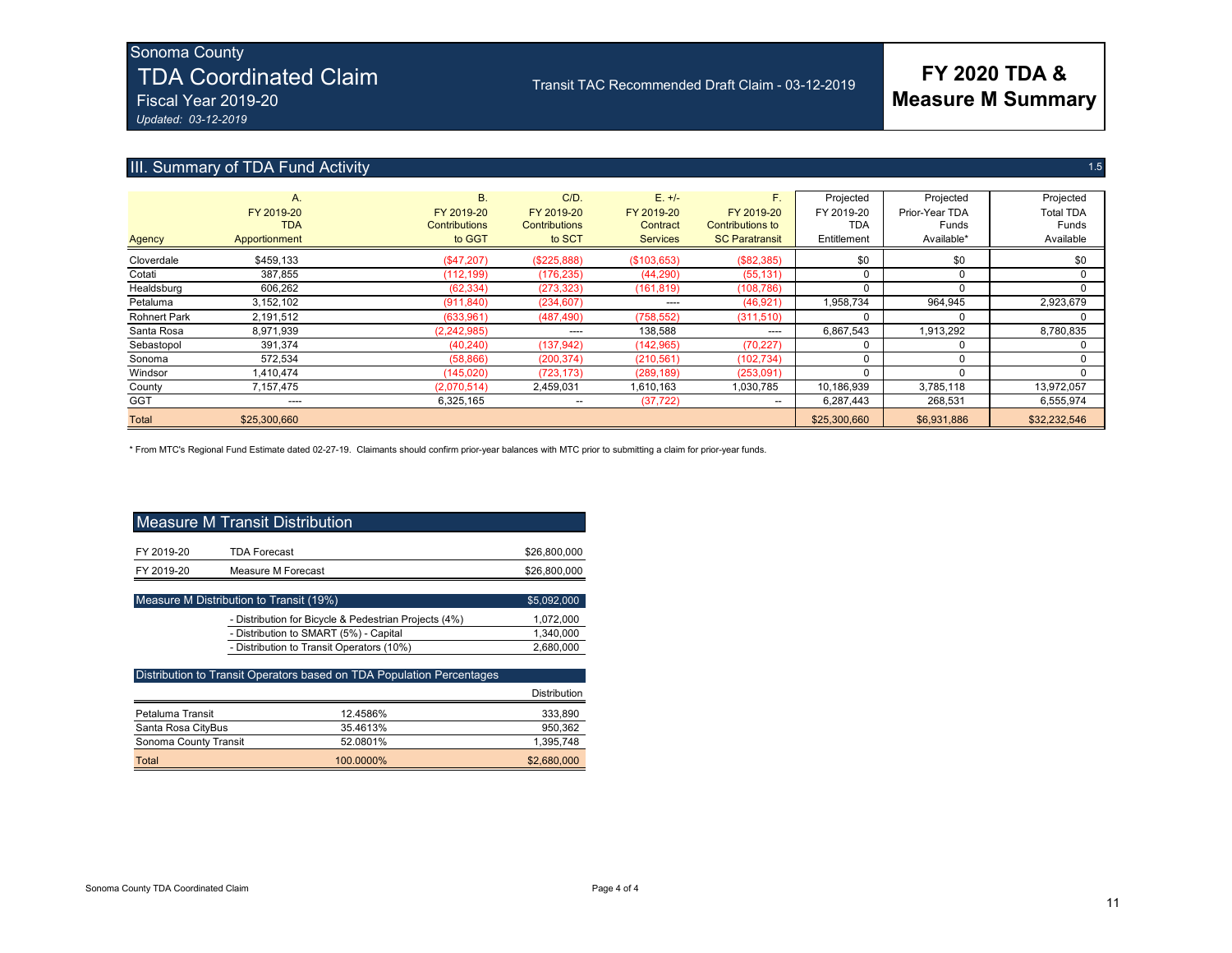TDA Coordinated Claim

Fiscal Year 2019-20 *Updated: 03-12-2019*

### Consolitated Summary of TDA Claims by Eligible Operator 1.5 (1996) and 1.5 (1996) and 1.5 (1996) and 1.5 (1997) and 1.5 (1997) and 1.5 (1997) and 1.5 (1998) and 1.5 (1998) and 1.5 (1999) and 1.5 (1999) and 1.5 (1999) and 1

|                                 |               |                     |               |              |                     |                      |                 |                       | G.           |                     |                |                  |
|---------------------------------|---------------|---------------------|---------------|--------------|---------------------|----------------------|-----------------|-----------------------|--------------|---------------------|----------------|------------------|
|                                 | Α.            |                     | <b>B.</b>     |              | <b>Distribution</b> | C/D                  | $E. +/-$        |                       | Projected    | Coordinated         | Projected      | Projected        |
|                                 | FY 2019-20    | Initial             | FY 2019-20    |              | Percent             | FY 2019-20           | FY 2019-201     | FY 2019-20            | FY 2019-20   | Claim               | Prior-Year TDA | <b>Total TDA</b> |
|                                 | <b>TDA</b>    | <b>Distribution</b> | Contributions |              | after GGT           | <b>Contributions</b> | Contract        | Contributions to      | <b>TDA</b>   | <b>Distribution</b> | Funds          | <b>Funds</b>     |
| Apportionmen Area / Claimant    | Apportionment | Percent             | to GGT        | Subtotal     | Contribution        | to SCT               | <b>Services</b> | <b>SC Paratransit</b> | Entitlement  | Percent             | Available*     | Available        |
| Petaluma - Petaluma Transit     | 3,152,102     | 12.46%              | (911, 840)    | 2,240,262    | 8.85%               | (234, 607)           |                 | (46, 921)             | 1,958,734    | 7.74%               | 964,945        | 2,923,679        |
| Santa Rosa - Santa Rosa CityBus | 8,971,939     | 35.46%              | (2,242,985)   | 6,728,955    | 26.60%              | -----                | 138,588         | $\cdots$              | 6,867,543    | 27.14%              | 1,913,292      | 8,780,835        |
| County - Sonoma County Transit  | 13,176,619    | 52.08%              | (3, 170, 341) | 10,006,278   | 39.55%              | 234,607              | (100, 866)      | 46,921                | 10.186.940   | 40.26%              | 3,785,118      | 13,972,058       |
| GGT - Golden Gate Transit       | ----          | $---$               | 6,325,165     | 6,325,165    | 25.00%              | -----                | (37, 722)       | $\cdots$              | 6,287,443    | 24.85%              | 268,531        | 6,555,974        |
| <b>Total</b>                    | \$25,300,660  | 100.00%             |               | \$25,300,660 | 100.00%             |                      |                 |                       | \$25,300,660 | 100.00%             | \$6,931,886    | \$32,232,546     |

Transit TAC Recommended Draft Claim - 03-12-2019

\* From MTC's Regional Fund Estimate dated 02-28-18. Claimants should confirm prior-year balances with MTC prior to submitting a claim for prior-year funds.

### Claim Summary by Apportionment Area - FY 2019-20 TDA Funds

| Claimant                           | Petaluma<br>Apportionment<br>Area | Santa Rosa<br>Apportionment<br>Area | Sonoma<br>County<br>Apportionment<br>Area*** | FY 2019-20<br><b>TDA</b><br>Entitlement |
|------------------------------------|-----------------------------------|-------------------------------------|----------------------------------------------|-----------------------------------------|
| Petaluma - Petaluma Transit        | 1,958,734                         |                                     |                                              | 1,958,734                               |
| Santa Rosa - Santa Rosa CityBus    |                                   | 6.766.677                           | 100.866                                      | 6.867.543                               |
| County - Sonoma County Transit     | 281.528                           |                                     | 9.905.412                                    | 10.186.940                              |
| GGT - Golden Gate Transit          | 911,840                           | 2.205.263                           | 3,170,341                                    | 6,287,443                               |
| <b>Total by Apportionment Area</b> | \$3,152,102                       | \$8,971,939                         | \$13,176,619                                 | \$25,300,660                            |

## **Attachment "A"**

12